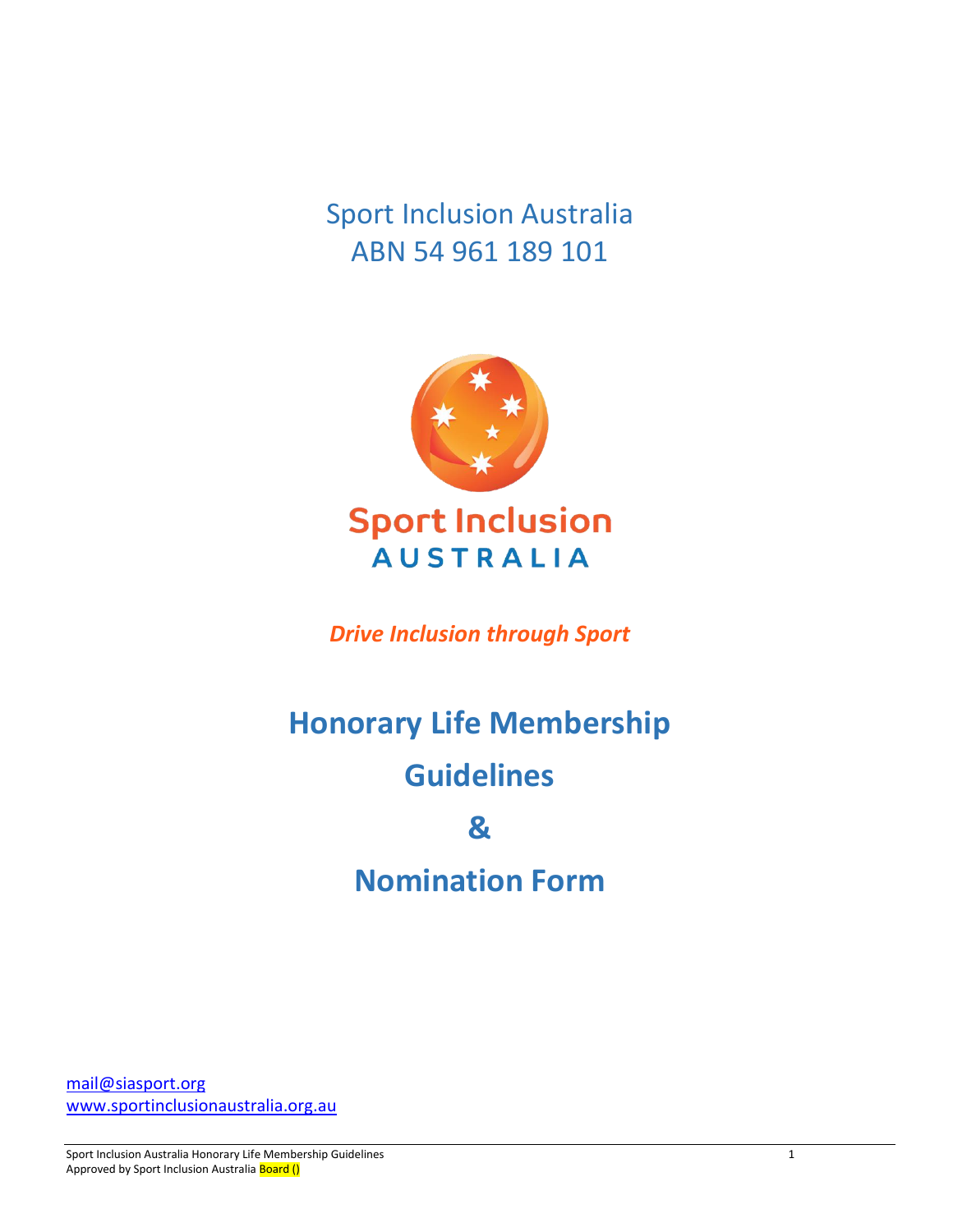# **Overview**

#### Introduction

Sport Inclusion Australia, SIA is a National Sporting Organisation established in 1986 to assist the inclusion of people with an impairment, primarily an intellectual impairment into the mainstream community using sport as the medium. Sport Inclusion Australia is the Australian member of Virtus, World Intellectual Impairment Sport.

Our **Purpose** is to build a more inclusive community.

SIA facilitates, educates and supports sporting organisations and the wider community about the power of sport to deliver social inclusion, while advocating for the rights of all Australians to be treated with dignity.

Our Mission is to drive inclusion through sport.

The philosophy has never wavered 'Promote sporting opportunities for people with an impairment in mainstream settings with sport owning and delivering sport for all Australians at the appropriate ability level with a 'person first 'approach'.

We want to make sure no one is left behind.

#### Purpose

Honorary Life Membership is the highest recognition that can be awarded to a member by Sport Inclusion Australia. It is bestowed upon individual members in acknowledgement of loyal and outstanding service and contributions which has provided measurable benefit to Sport Inclusion Australia over an extended period of time.

Honorary Life Membership is awarded to recipients as part of Sport Inclusion Australia Annual General Meeting each year.

#### Nomination Process

- 1. Any individual involved with Sport Inclusion Australia, as a member organisation, past or current Board member or member of staff or key volunteer can be nominated by any current financial member with the nomination seconded by at least one other financial member using the approved Nomination form.
- 2. Nominations should include the nominator's rationale for putting forward the candidate with the support of favourable applications demonstrating minimum service requirements and examples meeting the criteria.
- 3. This should be a written document and signed by the nominating member and a seconder and submitted to the CEO to be tabled at any Board meeting prior to each AGM.
- 4. Honorary Life Membership cannot be nominated by or supported by an immediate family member.
- 5. In the event that the Nominee is serving on the Sport Inclusion Australia Board at the time of nomination, that person must be disqualified from any deliberation on the nomination.
- 6. A simple majority of a meeting of the Board is sufficient for the nomination to be endorsed.
- 7. Honorary Life Membership will be presented at the next Annual General Meeting and must be recorded in Sport Inclusion Australia's official records.
- 8. The granting of Honorary Life Membership and the recipient's service to Sport Inclusion Australia will be publicised in Sport Inclusion Australia's media and by any other communication tool considered appropriate.
- 9. Nomination for Honorary Life Membership must be tabled and agreed at a Board meeting no less than 30 days prior to the Annual General Meeting.
- 10. The close of applications for the current year is 60 days prior to the AGM.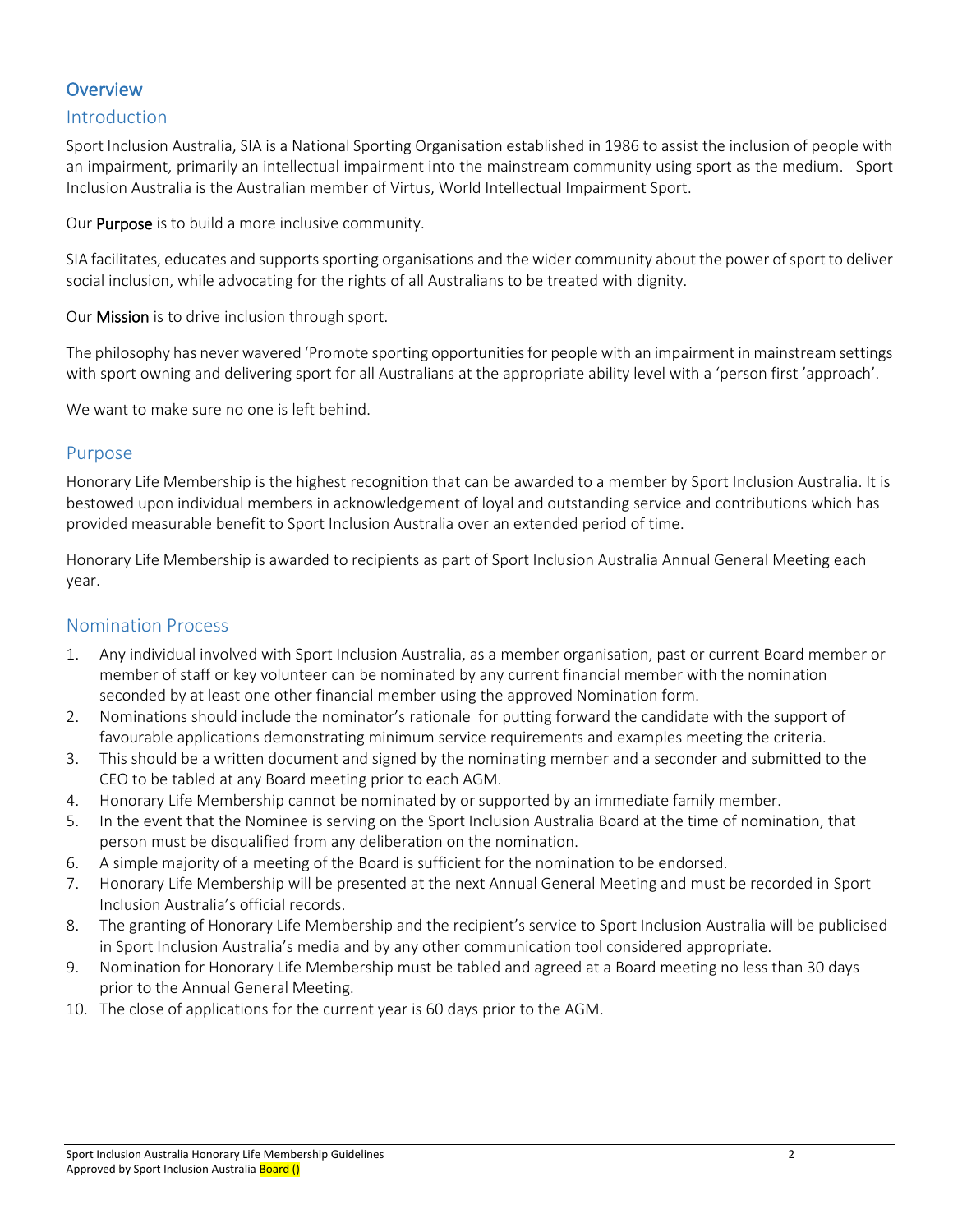# Criteria

Honorary Life Membership should not be considered as a competitive matter. Nominees must be considered individually and on their personal attributes and achievements and not in comparison to others.

Granting Honorary Life Membership is a balancing exercise. Criteria are provided as guidance, but it is the overall contribution of the nominee that must be evaluated. There is necessarily some subjectivity in the granting of Honorary Life Membership. Nominees' strengths against the various criteria will vary.

To assist with the nomination, some or all of the following criteria should be considered.

For any of the relevant criteria the nominee should have demonstrated an outstanding, exceptional contribution, beyond the ordinary for an extended period of time, which has a measurable benefit to Sport Inclusion Australia.

### Eligibility

Minimum 5 years' consecutive involvement

Minimum 5 years in specific, and preferably voluntary, roles that contribute to the benefit of Sport Inclusion Australia. These roles may include but not be restricted to  $-$  service on the Board, coordinator roles, fund raising activities, promotional and marketing, committee and/or event coordinator roles, event support roles.

### Assessment Criteria

Honorary Life Membership of the Association may be conferred upon any individual, who has rendered outstanding service to the objects of Sport Inclusion Australia;

#### Objects of Sport Inclusion Australia:

- (1) Support and promote the inclusion of people with an impairment in particular those with an intellectual impairment, into sporting, recreational and other programs, organisations and opportunities;
- (2) Have regard to the public interest in its operation; and
- (3)Do all such other things as may be incidental to the attainment of such objects.
	- (i) History of representing Sport Inclusion Australia with distinction on Inclusion or related sector boards; committees, advisory groups or panels; in public and community forums; media, advocacy and lobbying activities.
- (ii) Demonstrated commitment and dedication to, including modelling behaviours articulated in the Vision, Mission and Organisational Values of Sport Inclusion Australia.
- (iii)Demonstrated leadership of, in or on behalf of Sport Inclusion Australia, including acting as a role model and mentor.

# Objections and rescinding of Honorary Life Membership

In the case of an objection, the objector must provide strong reasons and/or evidence that demonstrates the basis for awarding the Honorary Life Membership does not meet selection criteria or is based on an inaccurate representation of the recipient's contribution. The CEO must collect and document evidence for the SIA Board to make their final decision.

Rescinding of Honorary Life Membership may occur where the recipient has conducted him/herself in a manner that adversely impacts on the reputation of Sport Inclusion Australia. This provision should be exercised in exceptional circumstances and will require the full support of the SIA Board. As part of the deliberation the Honorary Life Member is to be given an opportunity to present his/her case for retention of his/her status.

# Honorary Life Membership – Benefits

- Full membership for life with no fees
- Inclusion on Sport Inclusion Australia Honour role
- Recognition in Sport Inclusion Australia Publications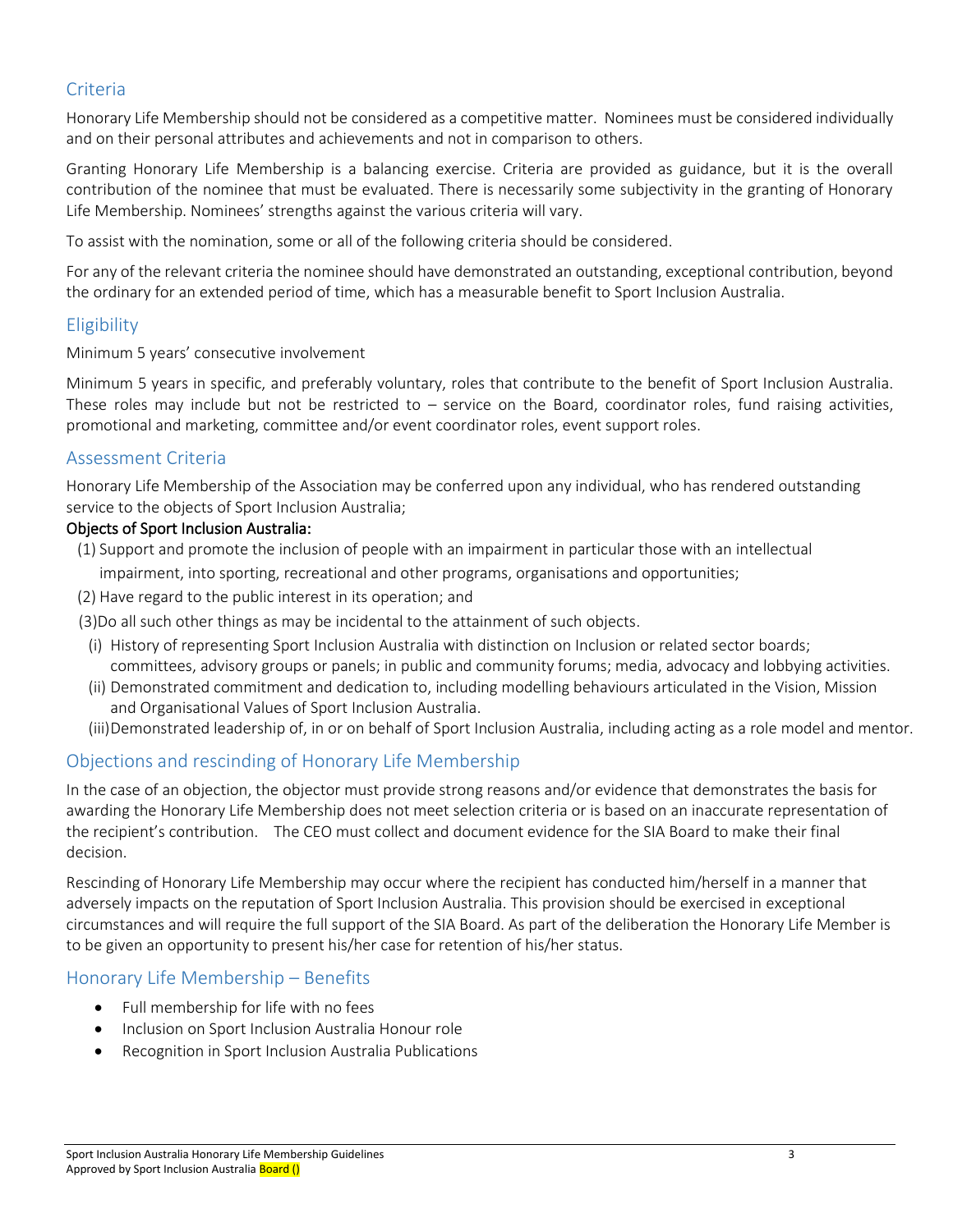

# Honorary Life Membership Nomination Form

## Part 1

#### Section 1 - Purpose

This form must be completed by a colleague, co-worker, volunteer, peer or community member only. It should not be completed by the Nominee.

#### Section 2 - Nominee:

| Title     | First Name |         | Surname |  |
|-----------|------------|---------|---------|--|
| Position  |            | Address |         |  |
| Telephone |            | Email   |         |  |

#### Section 3 – Reason for Nomination

Tell us why the person should be made an Honorary Life Member of Sport Inclusion Australia. Tell us about how they meet the criteria. In particular, tell us about their

- 1. History of representing Sport Inclusion Australia with distinction
- 2. Demonstrated commitment, dedicated and living the Vision, Mission and Values of Sport Inclusion Australia
- 3. Demonstrated leadership, role modelling and mentoring as part of Sport Inclusion Australia